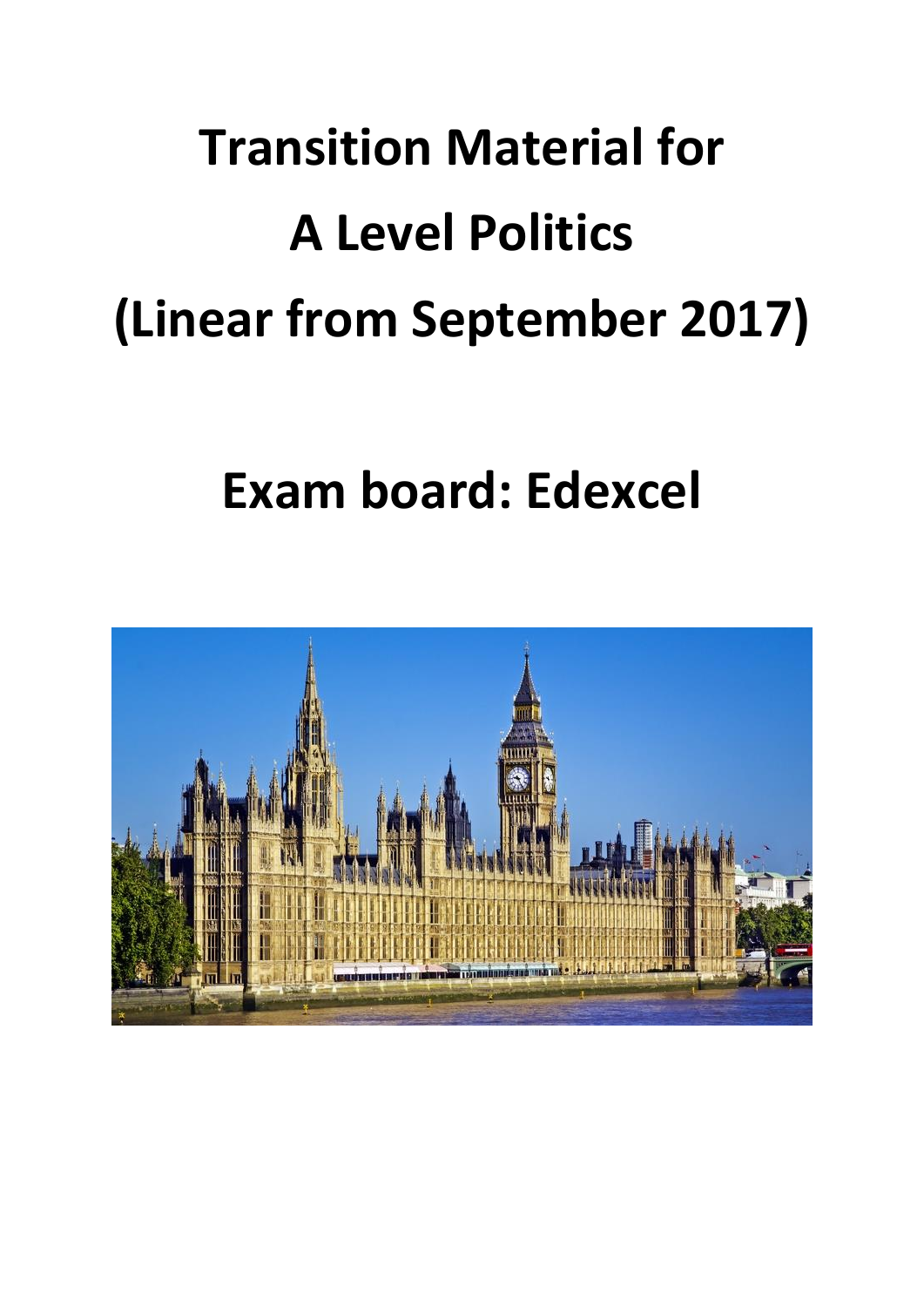#### **Introduction**

It is great that you are considering studying Politics at A Level.

This pack contains a programme of activities and resources to prepare you to start an A Level in Politics in September. It is aimed to be used over the summer holidays to ensure you are ready to start your course in September.

## **In preparation for your course, is vital that you begin reading a newspaper every day. The department recommends the 'I' or the Times.**

An A Level in Politics can lead to many different pathways including:

- A degree in Politics or a related subject such as International Relations
- Law
- Lecturing
- Becoming an M.P
- Working in Parliament
- Working for your local council
- Political Journalism
- T.V / Radio
- Finance and Banking
- Management Training
- Teaching
- $\bullet$  P.R
- Advertising
- Media
- Local Politics
- Charity organisations such as the UN or NGO's
- Diplomatic Services

Politics suits students who have an interest in the world and how it is run. A good Politics student will be able to articulate their arguments clearly and will recognise that their viewpoint is not the only one. You also need to have good writing skills; Politics is an essay based subject.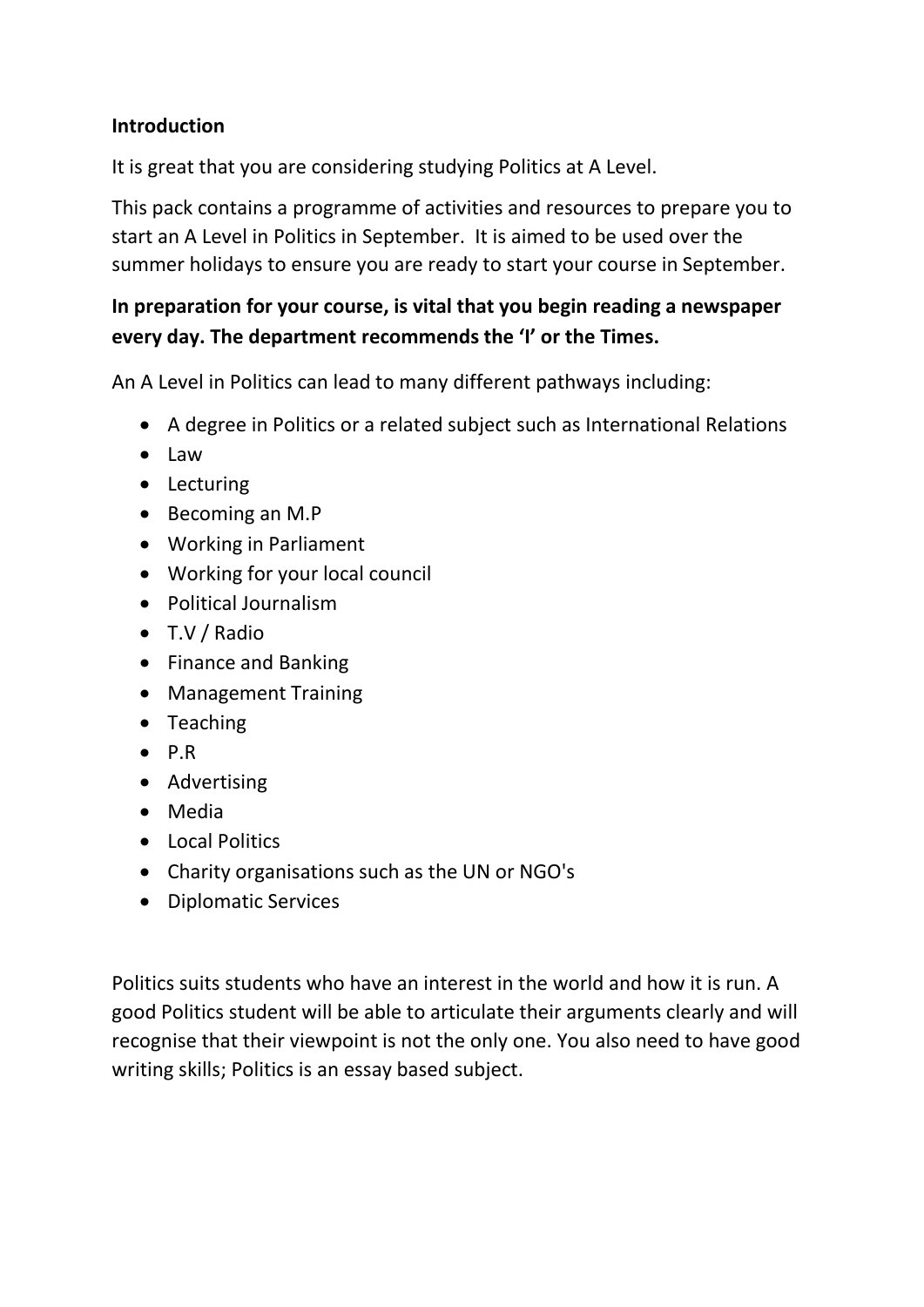## **Edexcel Politics specification and exam structure**

Politics is a new linear course. There are 3 units which make up the A –Level;

# **Unit 1: UK Politics (worth 33%) (Exam length: 2 hours)**

This unit examines in detail how people and politics interact. You will explore the emergence and development of the UK's democratic system and the similarities, differences, connections and parallels between direct and indirect democracy. You will learn about the role and scope of political parties that are so central to contemporary politics, including the significance of the manifestos they publish at election time and their relevance to the mandate of the resulting government. You will also learn about the role of the media in politics.

# **Unit 2: UK Government (33%) (Exam length: 2 hours)**

This unit is fundamental to understanding the nature of UK government, since it enables you to understand where, how and by whom political decisions are made. You will learn about the set of rules governing politics in the UK, the UK constitution, which is different in nature from most of the rest of the world. You will also study the specific roles and powers of the different major branches of the government – legislative, executive, and judiciary – as well as the relationships and balance of power between them, and decide where sovereignty (power) now lies within this system.

# **Unit 3: Comparative Politics – American Politics (33%) (Exam length: 2 hours)**

You will begin by studying the US Constitution and the arguments surrounding this guiding document of US democracy. In learning about the key institutions of government in the USA and analysing the manner in which they achieve this power and exercise it over their citizens, you will judge ultimately whether 'liberty and justice for all' has been achieved in the USA. You will compare and contrast politics and institutions in the US with those in the UK.



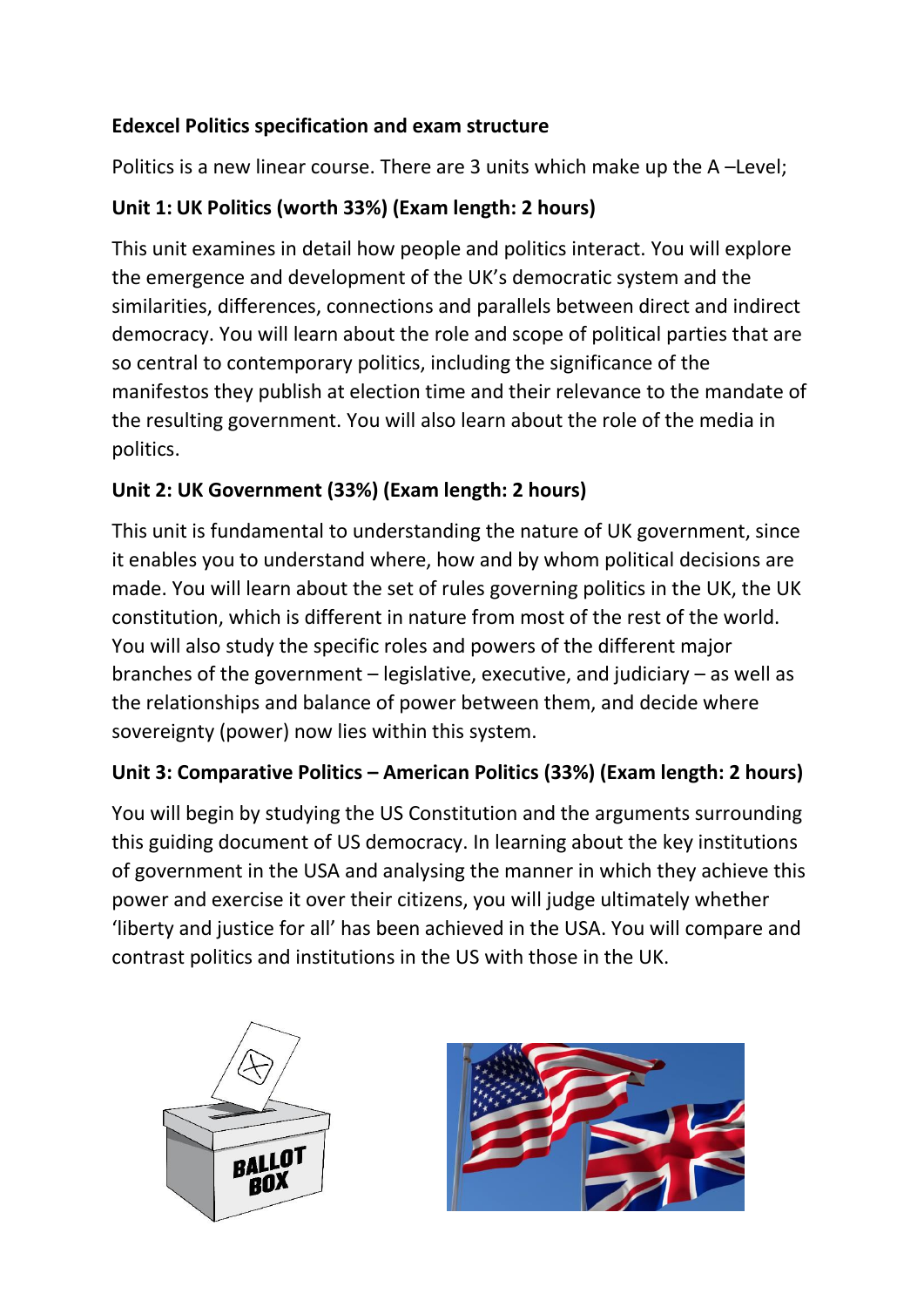#### **Book Recommendations:**

**As is the nature of Politics, books can become out of date very quickly, so if you want to buy any books off the internet etc., check with Ms Beale first that they are the most up to date edition and that they cover our course.** 

The current course began in September 2017 so any specific Edexcel textbooks should have been published after that date.

# *As mentioned before, read a good quality newspaper every day*

For Units 1 and 2:

- Andrew Heywood; Essentials of UK Politics, A level  $(4^{th}$  edition)
- Wyn Grant; Pressure Groups and British Politics (Contemporary political studies)
- The Oxford Very Short Introduction Guides e.g to Politics, Conservatism, Liberalism

For Unit 3:

- Bennett, *US Government & Politics (4th Edition)*
- McKeever & Davies, *Politics USA (3rd Edition)*
- Duncan Watts, *Understanding: US/UK Government & Politics, a Comparative Guide (2nd Edition)*
- McKay, *American Politics and Society (8th Edition)*
- Singh, *Governing America: The Politics of a Divided Democracy*
- Wasserman, *The Basics of American Politics (14th Edition)*

#### **TV Recommendations:**

- BBC 6 o'clock or 10 o'clock news
- Channel 4 news
- Question Time (BBC)
- Daily Politics Show (BBC)
- Newsnight (BBC)
- Have I Got News For You (BBC)
- Mock The Week (BBC)



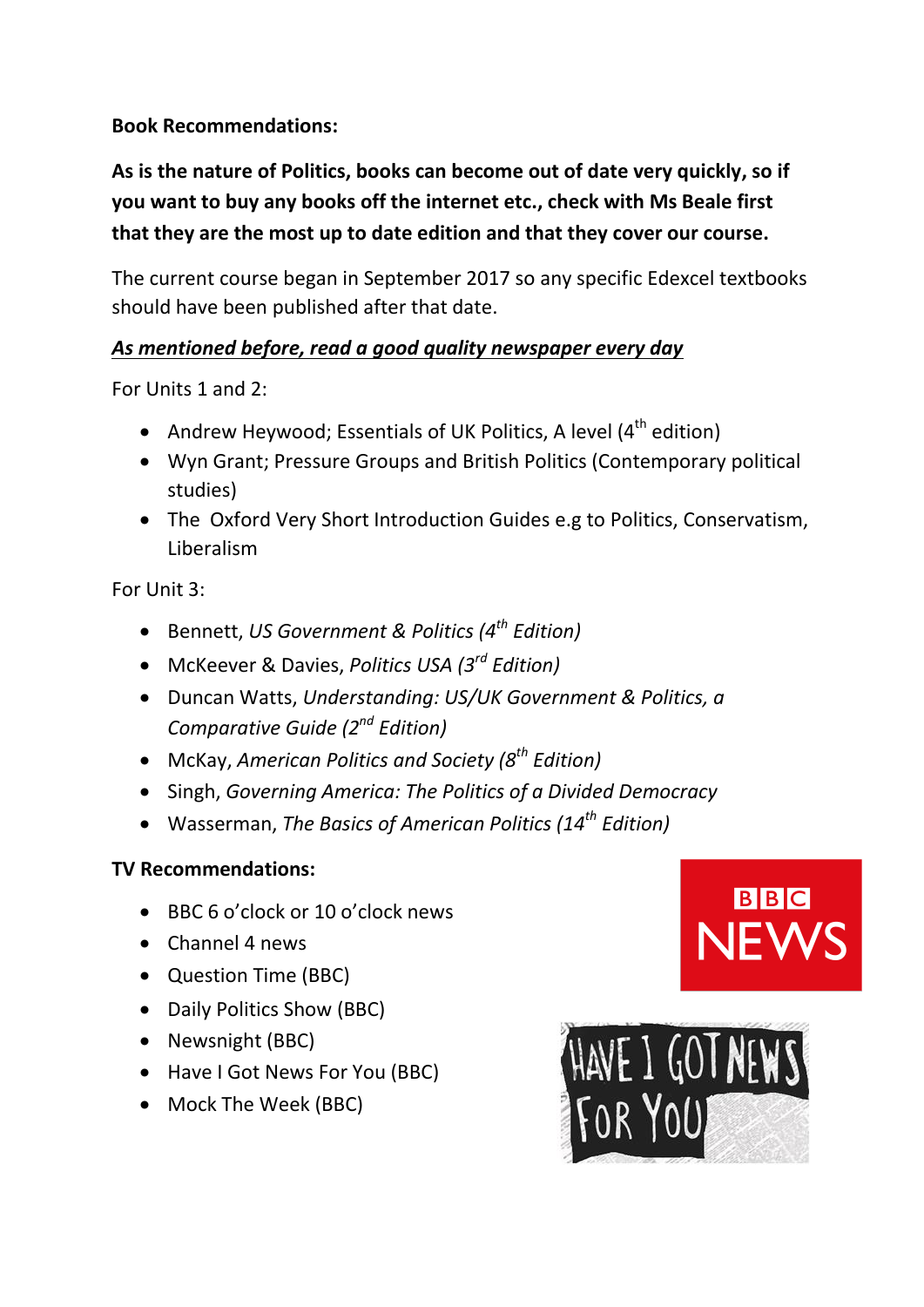## **Research activities for Independent learning** *(A\*/A in italics)*

- Research Labour and Conservative policy in the following areas (create a comparison table)
	- o European Union
	- o Voting age
	- o Scotland
	- o *Constitutional reform*
	- o *Education*
	- o *The Economy*
- Create a table showing the election results from 2017. Ensure you include:
	- o Number of seats for each party
	- o Percentage of the vote & seats each party received
	- o *Statistics for the number of female / ethnic minority / nonuniversity / non- Oxbridge / went to state school*
- Research and define the following key terms: *Get examples to support (make sure they are UK based and related to the constitution)*
	- o Constitution
	- o Codified
	- o Uncodified
	- o Entrench
	- o Judicial review
	- o Unitary constitution
	- o Federal constitution



*Gordon Brown* and David Cameron. • Find at least 5 newspaper articles about British Politics – create 5 bullet points which summarise each article and *annotate to identify the bias in each article.*